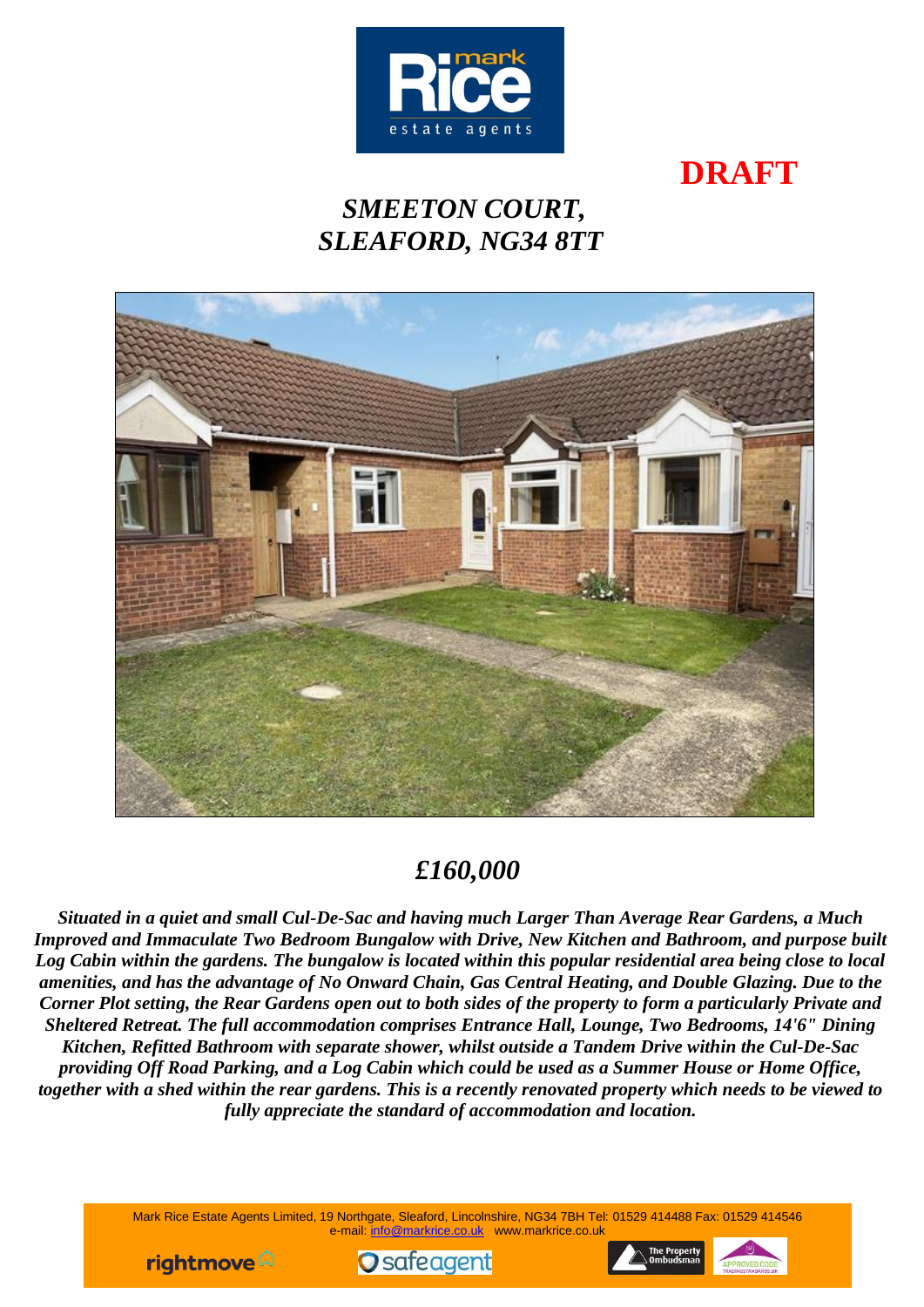#### *Location:*

*Sleaford is an expanding Market Town with amenities to cater for most day to day needs and facilities including excellent primary and secondary schools, swimming pool and leisure centre, vets, library and good road and rail links to surrounding areas, including Grantham with an Intercity rail connection to London Kings Cross.*

#### *Directions:*

*Travelling from our offices head North via Northgate and proceed past Tesco's and over Galley Hill Bridge into Lincoln Road. Take the second turning on the right into York Road and take the third turning on the left into Woodside Avenue. Turn right into Dawson Road, left into Rudkin Drive, and left again into Smeeton Court. The property is located on the right hand side as indicated by our 'For Sale' board.*

*\_\_\_\_\_\_\_\_\_\_\_\_\_\_\_\_\_\_\_\_\_\_\_\_\_\_\_\_\_\_\_\_\_\_\_\_\_*

*Double glazed entrance door provides access to the Hall having built-in cupboard.*

*Lounge: 4.39m (14'5") x 4.42m (14'6") Having coved ceiling and radiator.*

### *Dining Kitchen: 4.42m (14'6") x 2.51m (8'3")*

*Having a good range of wall and base units including two display units, worktop, single composite drainer sink with monobloc tap, eye level double electric oven, inset gas hob with cooker hood over, integral fridge freezer, space and plumbing for washing machine, radiator, down lighters, coved ceiling, tiled floor, and double glazed rear entrance door.*

*Bedroom 1: 3.58m (11'9") x 2.54m (8'4") Having coved ceiling and radiator.*

*Bedroom 2: 2.49m (8'2") x 1.73m (5'8")Extending to 2.31m (7'7") into bay. Having coved ceiling and radiator.*

#### *Bathroom:*

*Being fully tiled and having low level w.c, vanity hand washbasin with monbloc tap, bath, separate shower cubicle with mains fed shower and heated chrome towel radiator.*

### *Outside:*

*The drive for the property is located within the Cul-De-Sac and the front gardens are laid mostly to lawn, with a gate providing access to the rear gardens which have a full length patio adjacent to the property, with external 13amp power points, retaining wall with steps providing access to the lawn with borders, further patio/shed area with power supply.*

### *Log Cabin: 2.49m (8'2") x 2.06m (6'9")*

*To the Eastern elevation of the property is a further large paved area housing the summerhouse/home office having light and power points, two double glazed French doors, and adjoining shed/store 2.06m (6'9") x 1.45m (4'9") having double glazed window and door, lights and power points.*



 *Lounge*



 *Dining Kitchen*



 *Bedroom 1*



 *Bedroom 2*



 *Bathroom*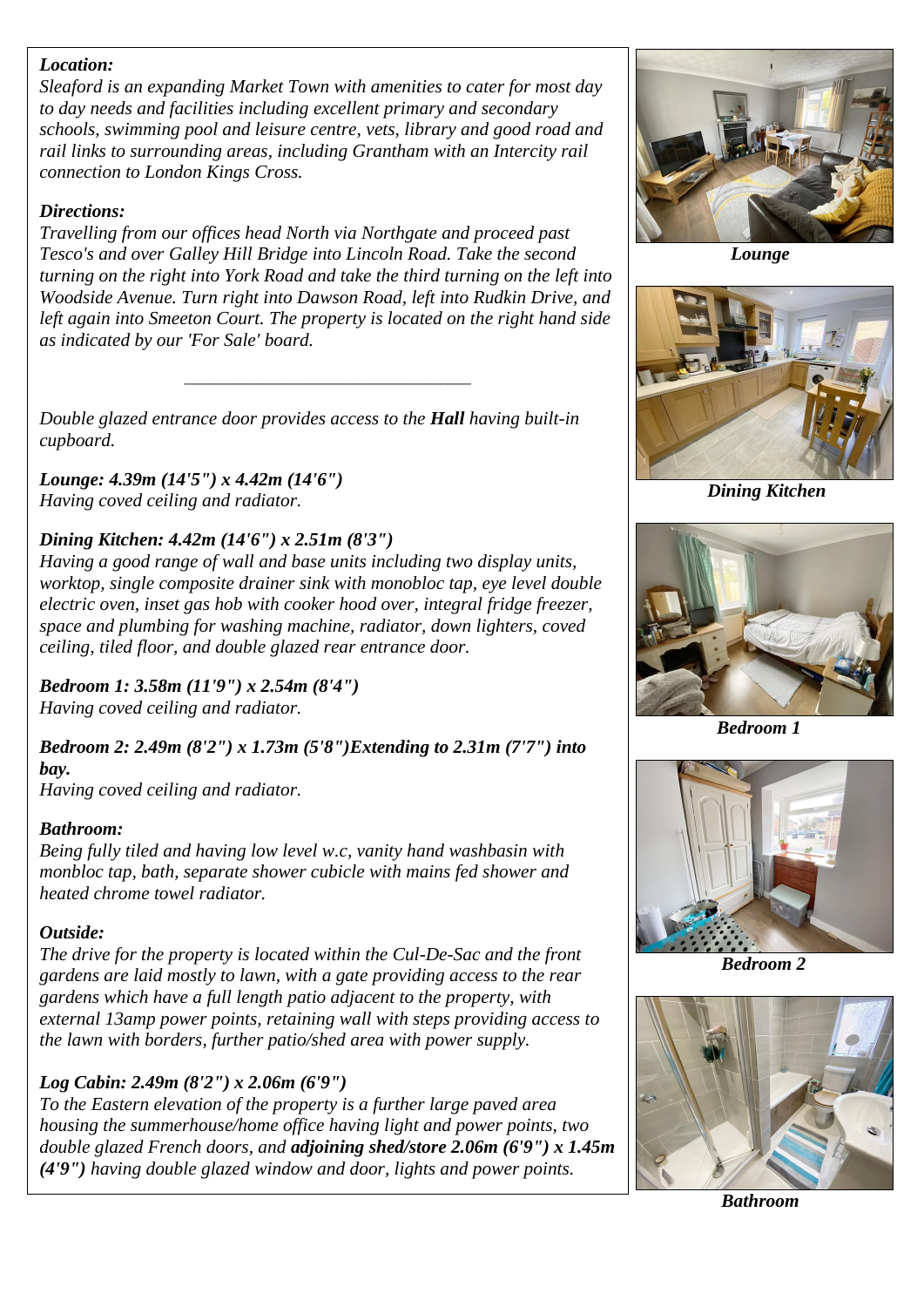

*Agents Note: These particulars are set out for the guidance of proposed purchasers and act as a general guideline and do not constitute part of an offer or contract. Measurements shown are approximate and are to be used as a guide only and should not be relied upon when ordering carpets etc. We have not tested the equipment or central heating system if mentioned in these particulars and prospective purchasers are to satisfy themselves as to their order. All descriptions, references to condition or permissions are given in good faith and are believed to be correct, however, any prospective purchasers should not rely on them as statements or representations of fact and purchasers should satisfy themselves by inspection or otherwise as to the authority to give any warranty or representation whatsoever in respect of this property. No responsibility can be accepted for any expenses incurred by intending purchasers in inspecting properties that have been sold or withdrawn.*